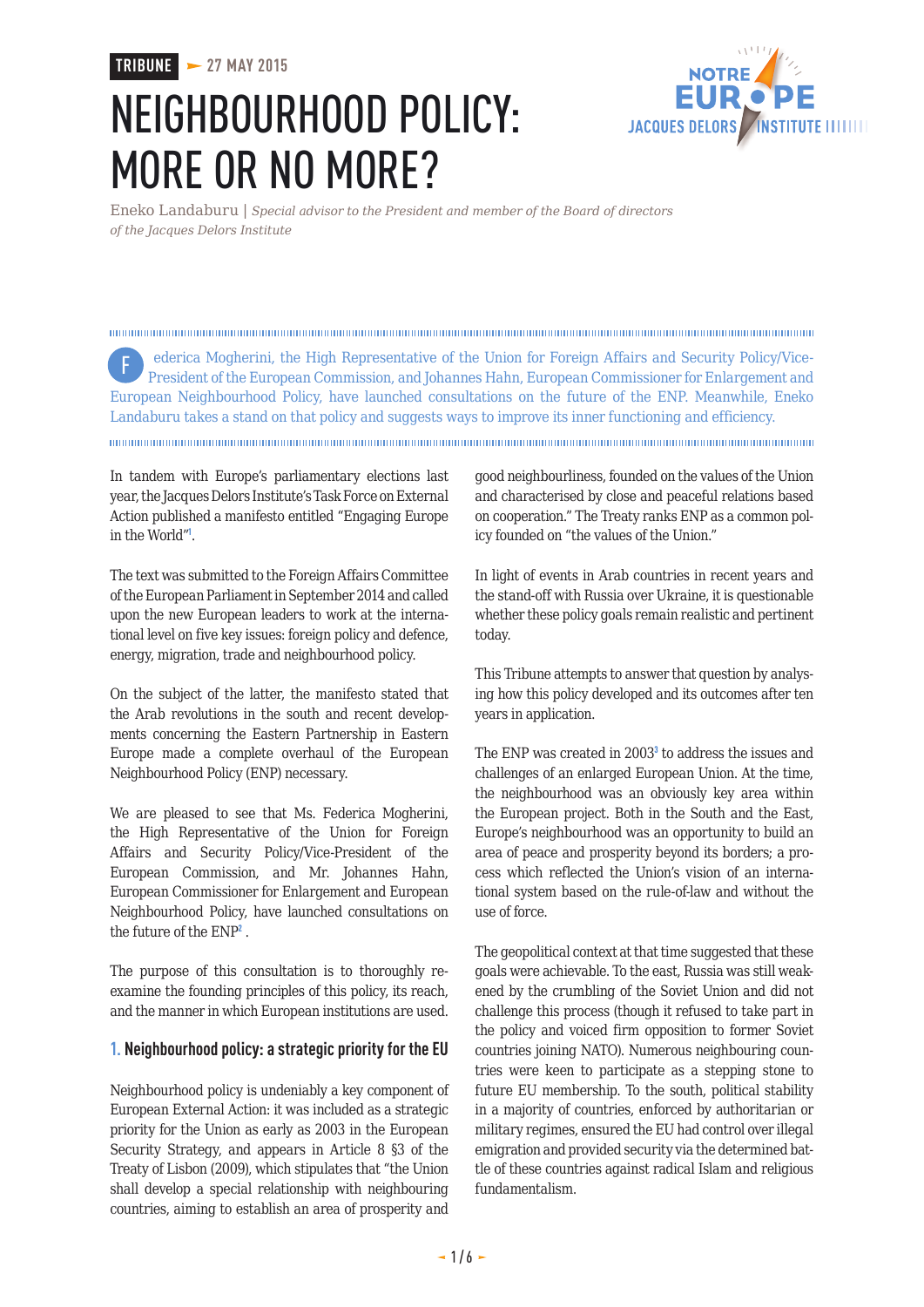Conditions had therefore generally come together to bring to fruition a strategy of establishing a "ring of friends."

In this context, over the course of a decade, the EU tried to develop closer ties with neighbouring countries by offering the possibility of greater economic integration in the EU and better access to its internal market. Economic integration was to happen gradually and depended on ambitious political, economic and institutional reforms by partner countries. The ENP evolved during this period, beginning with overtures to reinforce regional ties with the Barcelona Process and subsequent creation of the Union for the Mediterranean in 2008, and Eastern Partnership (EaP) in 2009. The political component of ENP later expanded with the proposal made to several countries for enhanced and comprehensive free trade areas, Mobility Partnerships and visa waivers.

#### **2. Lacklustre results**

A necessary evaluation shows that it is no longer possible to reach goals established ten years ago. We are far from the creation of a stable and prosperous zone by developing the social market economy and by spreading democracy and the values of the EU.

Two major factors explain this failure. Firstly, the measures developed and implemented to achieve stated goals proved to be unsuitable and in some cases a mistake. Secondly, the targeted region, both south and east, was the site of deep political upheaval which challenged measures set forth in 2009. The policy depended in part on these partners sharing our values and political principles. This has not been the case: as a majority, many of these countries, be they east or south of our borders, do not view themselves as part of a society founded on universal rights where priority is given to individual freedom. This profound split is a product of history but also of cultural and religious factors, expressed in recent years as a rejection of our model of a democratic-liberal civilisation and, in any event, a growing lack of interest in our less appealing system, viewed as being excessively western, individualistic, and materialistic by some. The approach was therefore too Eurocentric and unilateral; it aimed to absorb neighbours into the European fold rather than foster cooperation which respected differences. Similarly, the method chosen – legal approximation and institution building – comparable to the one implemented for joining the EU, proved, in this context, to be too demanding, unrealistic and ambitious to function properly and produce results.

Nor did the various means mobilised during this period bring about the changes needed to reach stated goals. Firstly, the budgetary resources provided – 11 billion euros for 2007-2013 and 15 billion for 2014-2020 – though significant, are much less than those earmarked for enlargement policy. It has not been enough to kick-start the growth and economic activity indispensable to the credibility and success of the strategy. Likewise, trade concessions on our part – significant in some cases – have failed to convince our partners of the advantages afforded by trade liberalisation. Lastly, our mobility policy has not facilitated access to Europe for people in southern countries; it focused primarily on developing readmission agreements as part of efforts to fight illegal immigration.

These elements show that a policy based primarily on normative instruments – unsuitable and insufficient ones to boot – cannot achieve such geopolitical goals in a context of significant economic disparities and serious political instability. In the South, neighbourhood policy had little impact on the course of Arab Spring revolutions. In the East, 'soft power' was already trampled during the 2008 crisis in Georgia with Russia's aggressive opposition to closer ties between these countries and the European Union. The annexation of Crimea has of course accentuated this weakness.

Aside from these obvious shortcomings, neighbourhood policy has been deeply affected by political upheaval in concerned countries in recent years. In the South, countries like Morocco, Algeria, and Jordan have remained stable to varying degrees, but Tunisia has been badly troubled. Civil war in Syria since 2011 has had serious effects on neighbouring countries. The fall of Gaddafi in Libya has led to internal conflict and complete chaos. Radical political change has also occurred in Egypt, where a repressive military regime has returned to power and is at war with the political Islam of the Muslim Brotherhood. Despite certain efforts, the Middle East peace process is at a standstill and hostilities have resumed, particularly in Gaza in 2014. These events have helped amplify the challenges facing the EU and its partners by exacerbating economic and social problems, illegal immigration, refugee flows and terrorist threats. They have also made those involved pursue divergent goals.

Changes to the situation and viewpoint to the east of our borders stems mainly from Russia's stance. The country's perception of ENP shifted, beginning with the creation of the Eastern Partnership in 2009 with encouragement from Poland, Sweden, and the Baltic states. This pressure, exerted by the EU to "embed" more democracy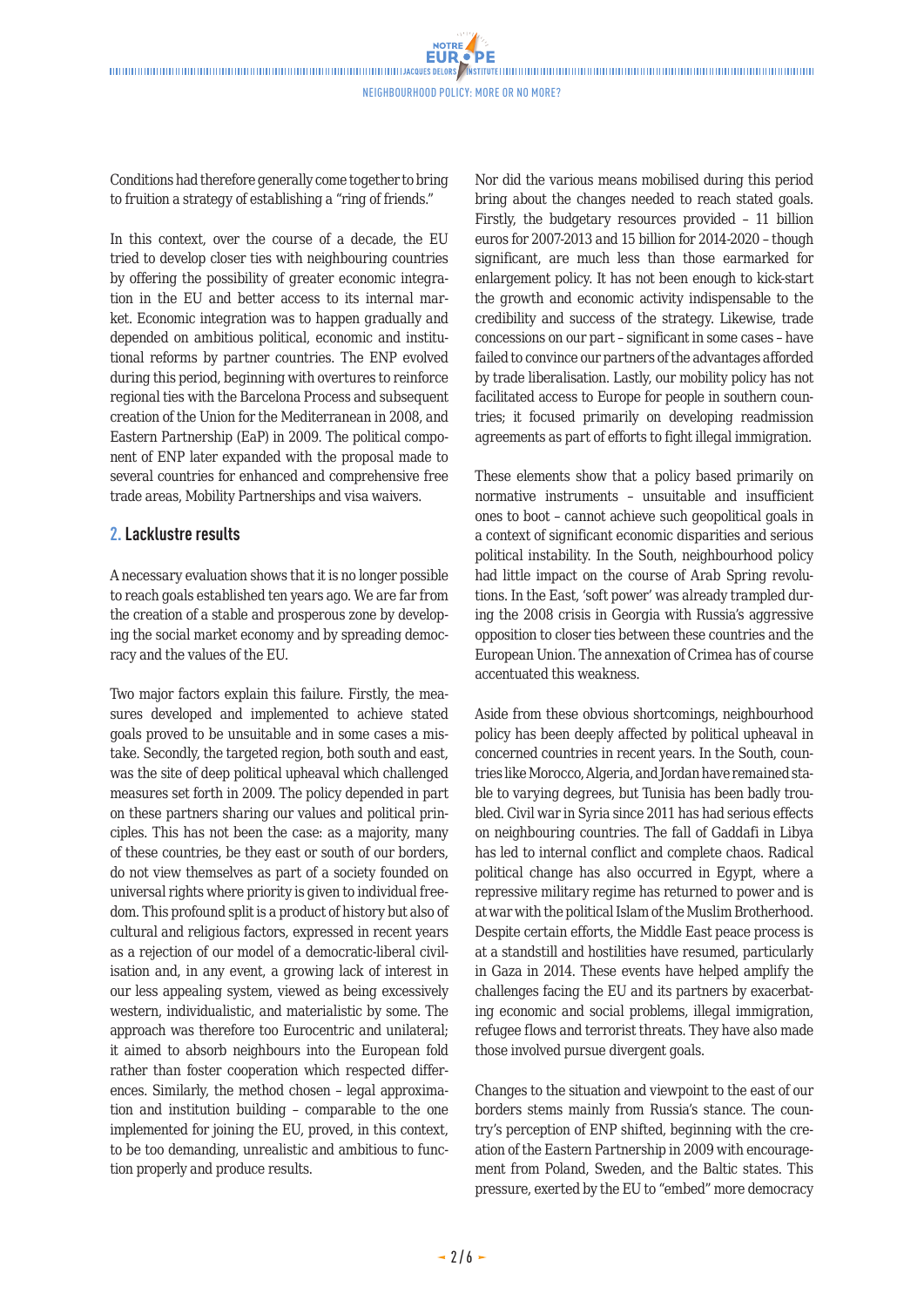**NOTRE** 

in countries bordering Russia, was seen as a threat by the latter. Russia's project to build a "Eurasian Economic Union" puts pressure on countries in the geographical region between the EU and Russia to choose between these two spheres of influence. Military attacks in Georgia in 2008 and in Ukraine in 2014, with the annexation of Crimea, reflect the determination of Vladimir Putin to maintain his power through the use of force, to destabilise these countries, and hinder the development of closer ties with the EU. Seen as part of a larger context, the conflict between Ukraine and Russia reveals Russia's desire to establish an "instability belt" by which to control regions of strategic interest to it.

Given the outcomes of the ENP in relation to its goals and to geopolitical disruption in the EU neighbourhood, the question arises as to whether this policy in its currently developing form should be discarded or, at the very least, thoroughly reoriented?

As mentioned in the introduction, an important decision has been taken by new EU leaders elected in last year's Parliamentary election. Federica Mogherini, the High Representative of the Union for Foreign Affairs and Security Policy/Vice-President of the European Commission and Mr Johannes Hahn, European Commissioner, have launched a vast debate on how the ENP can be remodelled.

## **3. Much needed changes**

The time is right for some much-needed changes. We would like to contribute to this debate and submit a number of proposals we believe are pertinent, possible, and necessary in order to mobilise and reinforce the presence and the role of the EU and its Member States in EU neighbourhood countries.

There are several reasons to cultivate better relations with third countries, beyond wanting them to be like us. Recent events in the South and East show a growing need for any EU external policy to better define goals, strategies and measures in three major areas: security, immigration and energy dependence.

# **4. Reformulating security strategy**

The first task, in our view, is to overhaul the 2003 "Security Strategy," which was somewhat updated in 2008 to reflect new threats, of course, but also in line with the changing doctrines of Member States (e.g. The French White Paper on Defence and National Security

published in 2013). This strategy should be extended to cover defence (i.e. the idea of a European White Paper on Security and Defence). The list of key threats established in 2003 – terrorism, the proliferation of weapons of mass destruction, and regional conflict – must be modified to include certain social phenomena (political transitions, interfaith conflicts, international migration, the spread of terrorism) and sectoral challenges like securing energy supplies. Many of these challenges apply internally and to neighbouring countries, and external policy aimed at the latter cannot ignore this kind of strategic analysis.

The 2003 European Security Strategy helped advance the Common Foreign and Security Policy. A new strategy could also enable progress in areas such as crisis management and conflict prevention.

Making security a component of our dealings with neighbours calls for a pragmatic approach based on a clear assessment of the situation at our borders and a method – one that yields visible progress by improving existing tools and structures and mobilising the numerous opportunities for cooperation offered by the treaties.

In terms of intervention capacity, mutualisation and cooperation are the realistic path to retaining credibility and ensuring the safety of our continent and our citizens. In this vein, a review of how financial aid tools in the 2014-2020 financial perspectives are used in relation to security goals seems essential.

Undoubtedly, the efficiency and pertinence of our dealings with neighbouring countries depends in part on our ability to adopt a clear Security Strategy and to make visible, solid progress in our Common Security and Defence Policy.

In addition to stepping up the importance of security, future neighbourhood policy needs to include other strategic goals: namely, the external dimension of Energy Union and a Europe-wide migration policy.

#### **5. Securing energy supplies**

Securing energy supplies in an economically manageable manner is a major strategic challenge which directly involves several countries in the EU neighbourhood. Its importance has been recognised by the new European Commission: on 15 July 2014, speaking to the European Parliament, Jean-Claude Juncker announced that "(w)e need to pool our resources (…). We need to diversify our energy sources, and reduce the high energy dependency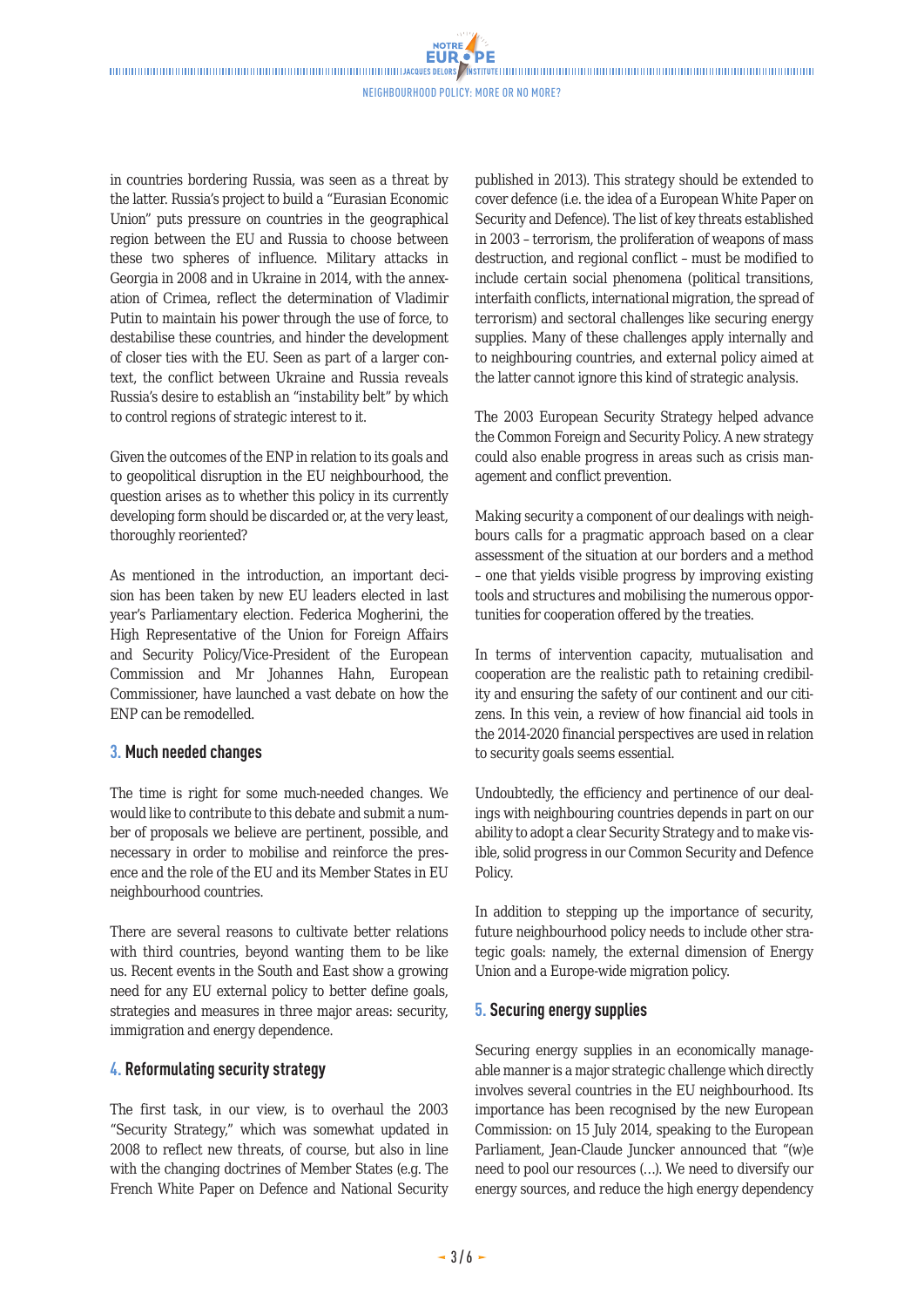**NOTRE** 

of several of our Member States (…) Europe's energy dependency should also be reduced by diversifying sources and routes of energy imports and pooling our negotiating power."<sup>4</sup>

These goals could definitely be implemented if they are part of the global plan for an energy union. Launched in 2010 by Jacques Delors, this idea was promoted at the highest political level by former Prime minister Donald Tusk, and by French president François Hollande. It was then included on the agenda of the European Council on several occasions by its former president Herman Van Rompuy.

In January 2015, the Jacques Delors Institute published a study entitled: "From the European Energy Community to the Energy Union,"<sup>5</sup> which presented a policy proposal for the short and the long term. Authors Sami Andoura and Jean-Arnold Vinois look at a number of measures conducive to progress on the path to a pan-European energy market with southern and eastern neighbours. These include creating bilateral mechanisms to prevent and manage crises, EU participation in financing the modernisation of the countries' energy systems, inclusion of energy provisions in bilateral trade agreements, technical assistance and public-private partnerships.

## **6. A strategy for human migration**

A new framework for dealings with our neighbours must also include a global EU strategy for human migration – an urgent matter. Shipwrecks and tragedy are mounting in the Mediterranean. International migration flows are changing dramatically, and EU expectations and political responsibilities must focus foremost on humanitarian aid, securing external borders, and managing illegal immigration. While it is important to share the burden of fighting illegal immigration and refugee claims equally between EU Member States, it is also important to anticipate population decline in the Union and take measures with our neighbours to consolidate a legal immigration policy. Without new immigration, Europe's working-age population could shrink by 12% by 2030. This trend would result in shortages as early as 2020 and endanger our economies, the financing of our welfare systems, and the long-term health of our public services in upcoming decades.

In this context, the EU must more actively seek cooperation with countries of origin and transit via readmission agreements as part of a wider policy on legal immigration (readmissions in exchange for visas, for example).

There is a general consensus that mobility partnerships between neighbours and EU Member States, as proposed recently, should be pursued and developed further as a valuable incentive for our external partners. The same can be said for circular migration schemes, which are based on financial incentives for migrants who return to their countries of origin.

Most importantly, we must give our neighbours a mediumterm outlook on our choices, goals and possibilities.

## **7. Revisiting certain bases: shared values**

In addition to addressing the global strategies described above, the project of Ms. Mogherini and the Commission to overhaul the European Neighbourhood Policy must also re-examine certain principles figuring in current policy, such as the notion that the EU and its neighbouring partners share the same values. Such a condition is no longer relevant and does not reflect reality in most cases. Moreover it accentuates a lack of shared appropriation between parties and upholds a Eurocentric approach.

As such, the axiom upon which eastern and southern partners have committed to share the same values must be re-examined. It is also essential that the EU promote these values when it can via aid programmes and its policy to defend human rights within the limits of the countries concerned. It must also develop a firm policy to support civil society (business community, labour representatives, youth, women, the academic world) regardless of a country's power structure.

## **8. Political conditionality**

Such change also requires a redefinition of two key ENP principles: political conditionality and differentiation between external partners. Association agreements – the primary legal instrument of the ENP – are contingent upon democratic progress in favour of free elections, rule of law, an independent justice system, and respect for human rights. These general principles were reformulated in specific commitments made in the agreed action plans of different countries. Experience in the last ten years has shown that the EU holds limited political influence in countries which are not actively pursuing EU membership. Even the promise of membership and 'incentives' such as visa waivers and financial assistance have only been somewhat successful in western Balkan countries.

The EU must therefore encourage governments to adopt better governance by ensuring that political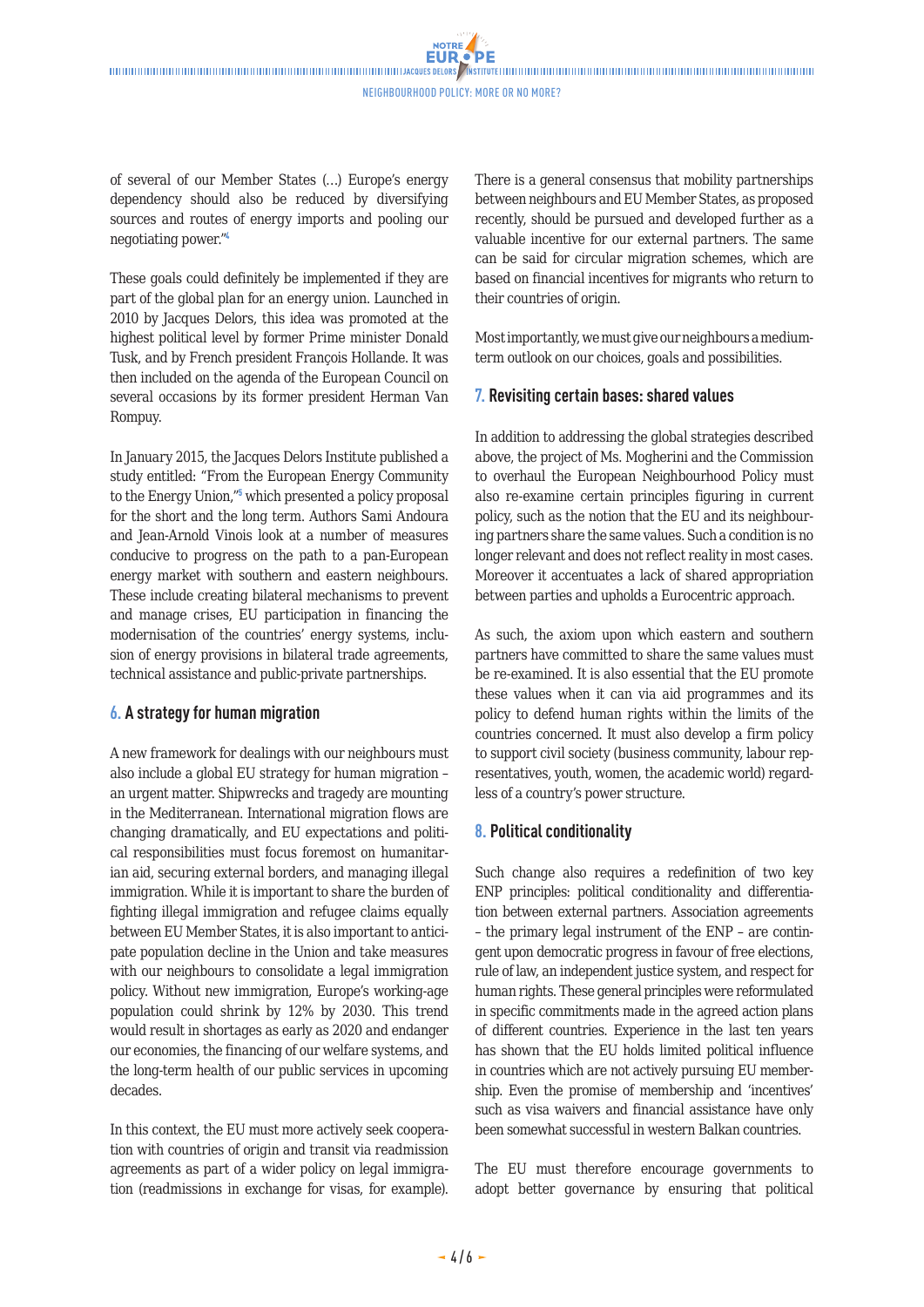**NOTRE** 

conditionality does not prevent closer ties. It must also be more coherent with the policies of Member States. In theory, Member States uphold the same policy principles, but generally prefer to delegate the promotion of democratic principles to European institutions while pursuing bilateral relations based solely on security, business and energy interests. This divergence has been palpable in our dealings with Arab countries in past twenty years.

#### **9. Different differentiation in order to succeed**

Such contradictions and limitations can be overcome by applying the principle of differentiation in dealings with EU partner countries in a more determined fashion and to a much greater extent than has been the case up until now. Given the diverse conditions in neighbourhood countries, and the pragmatic approach necessary today, differentiation could be the key to developing more realistic, efficient partnerships – at the risk of invalidating the coherence of the approach and even the concept of neighbourhood policy itself.

As a concrete example, what common approach and similarities could be applied in our dealings with Belarus and Morocco?

Possibilities for cooperation – both political and economic – with a country such as Belarus are limited. The Belarusian government is hardly democratic and economic ties – present and future – are insubstantial. Applying a policy of "more for more" makes little sense; a "less for less" policy would be more suitable.

At the other end of the spectrum, however, greater aspirations for cooperation are plausible with the Kingdom of Morocco. For one, the country has strategically pursued close ties with the EU and its Member States. It has expressed a desire to adopt our operating model and officially shares most of our values, while at the same time maintaining its non-European specificities. On this common ground Morocco is ready to work with us to defend the strategic interests mentioned above: security, migration, and energy dependence. In exchange, we could move things forward by developing more substantial and ample political dialogue and the idea of a common economic area defined by global and more encompassing free trade agreements, improved access for Moroccan products – especially agriculture – on the European market, and enhanced cooperation on energy, transport and climate change.

If Morocco responds to our ambitions by seeking to consolidate a zone of prosperity and peace with the EU, Europe must offer more – particularly in areas of critical importance to Morocco such as the mobility of people and financial aid for modernisation and economic development. This would come at a reasonable cost given the benefits for Europe: stability in the region and a relay to Sub-Saharan Africa through which to build a 'vertical' partnership between Europe, the Mediterranean and Africa<sup>6</sup>.

With how many countries could such a comprehensive policy approach be developed? Aside from Morocco perhaps with Tunisia and Jordan in the south and Georgia, Moldova and most definitely with Ukraine to the east. Special attention and efforts should be made with the latter. Differentiation and variable geometry are therefore the best way to derive the most benefit from our dealings with neighbours and best adapt to circumstances and pursued goals. This will of course require adapting our legal and economic instruments to the strategies adopted for individual partners.

Lastly, it is worth mentioning that differentiation should not replace the goal of enhancing the multilateral dimension of our relations, even though outcomes of the Union for the Mediterranean and Eastern Partnership have been, for the reasons described above, largely impacted and limited. In its role to promote regional cooperation, the EU must be patient and work tirelessly to cultivate conditions in which our own neighbours, both southern and eastern, can be better brought together. A union between Maghreb countries, for example, would be of irrefutable and decisive benefit to North African countries and the EU.

## **Conclusion**

Based on the assessment of ENP outcomes and the profound political change in EU neighbourhood countries in recent years, the remodelling of the ENP requested by Ms. Mogherini and the European Commission is fully justified.

As we have pointed out, this policy needs to be at the heart of possible improvements to the Common Foreign and Security Policy – particularly in terms of key strategic goals in the area of security, immigration, and energy dependence. The use of political, legal, economic, and financial instruments should be aimed at preventing political radicalism and to fight terrorism and organised crime.

A re-examination of certain accepted truths and principles such as shared values and political conditionality is